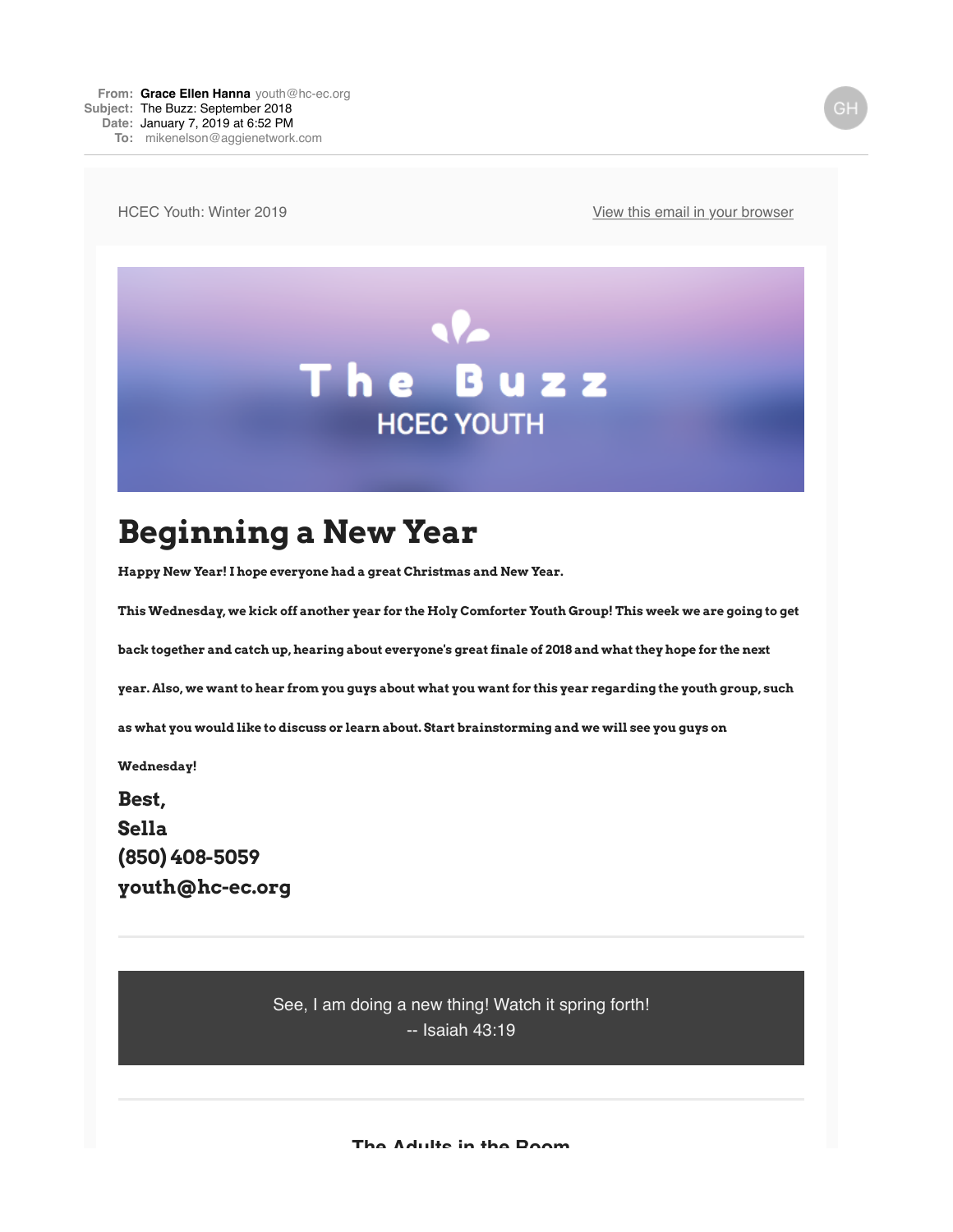## **The Adults in the Room**



Jeff Schmoll Cocoa Beach, FL. Youth Director (321)536-0780



Sella Kinch Tallahassee, FL. Associate Youth Director (850)408-5059



Tallahassee, FL. Youth Group Volunteer

**Jeff Schmoll** is beginning his first year as **Youth Director**. Though he has been volunteering with the youth group for several months, he has agreed to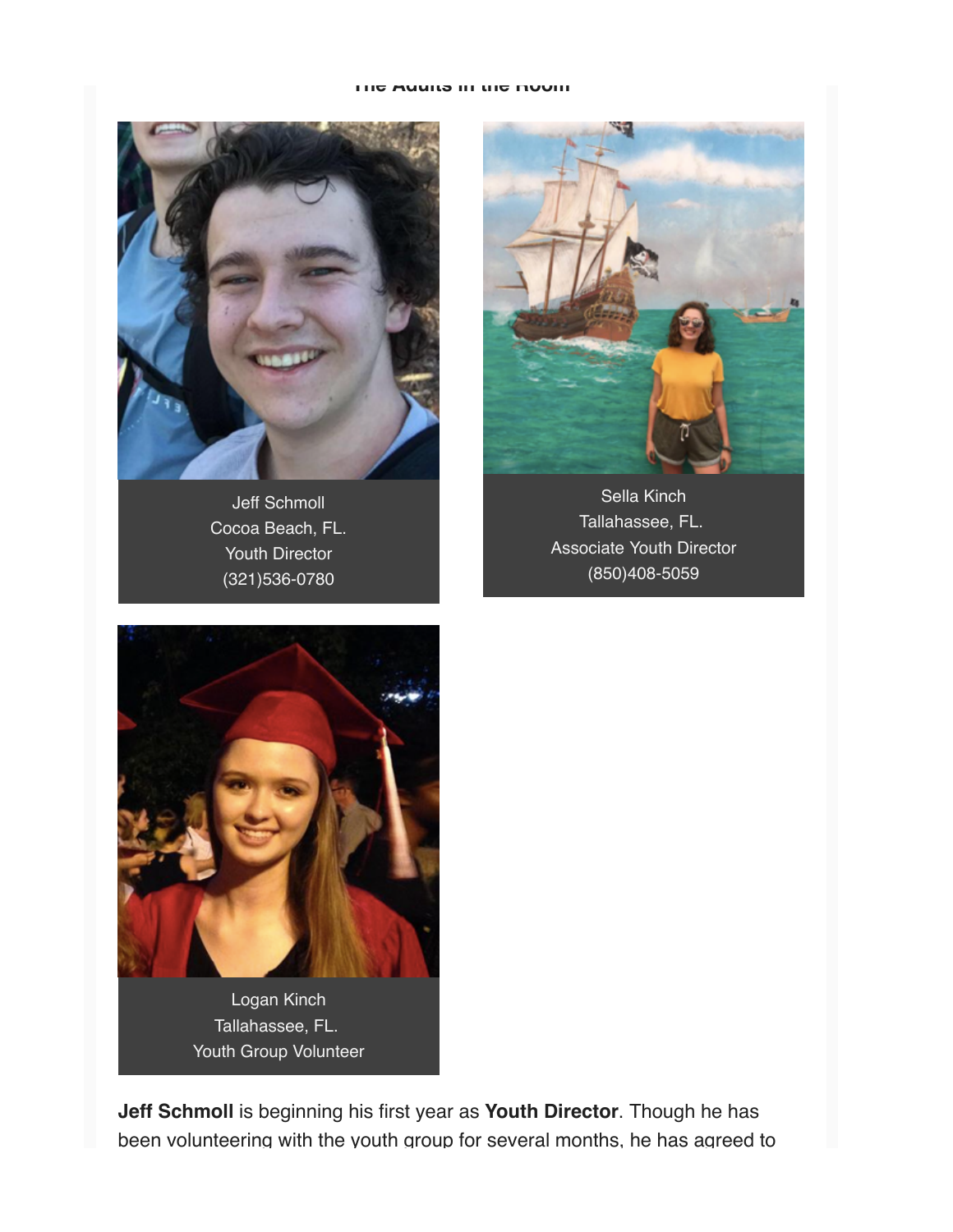been volunteering with the youth group for several months, he has agreed to coordinate the weekly lessons for the students. When not working as an outdoors instructor at the FSU Reservation, he can be found studying Religion and English on campus. He also has a side hobby playing the guitar and singing at open mic nights around town!

I am **Sella Kinch**, and I am currently studying English and Psychology in between shifts at Publix ("Club Pub"), while maintaining my status of being a caffeine aficionado. And this year I am excited to be **Associate Youth Director!** I plan to put my writing skills to use in some of the more administrative parts of the ministry, as well as continue to provide guidance to individual students.

No, you're not seeing double! **Logan Kinch** is the youngest of the Kinch triplets and a faithful **Youth Group Volunteer**. She grew up as a member of the parish, and has remained a consistent helper since graduating from Leon High School in 2017. With her insane talent for arts and crafts, as well as her seemingly endless supply of stories, she is a great example and leader for the students!

**Some of these roles are old, some are new, and some are finally official. Regardless, I think I speak for the church when I say that we have been remarkably blessed to have a team of such caring, thoughtful, and dedicated adults who are willing to work with our youth group. If you see me, Jeff, or Logan around please give us a high five and a "thanks!"** 

## **Weekly Routine**

**Youth Group:** We meet from 7:00-8:30 on Wednesday nights, unless otherwise notified (such as when Leon County Schools close for severe weather). As of right now, we are meeting in Mercy Lounge, but this will change once the portables are officially installed.

**Communication:** Events are announced through the weekly "Youth Adventures" email message that is sent to students, parents, and Vestry members. We also have a student and staff GroupMe and SnapChat group for day-to-day communication. For specific questions, though, email and text message are usually the fastest ways to reach us!